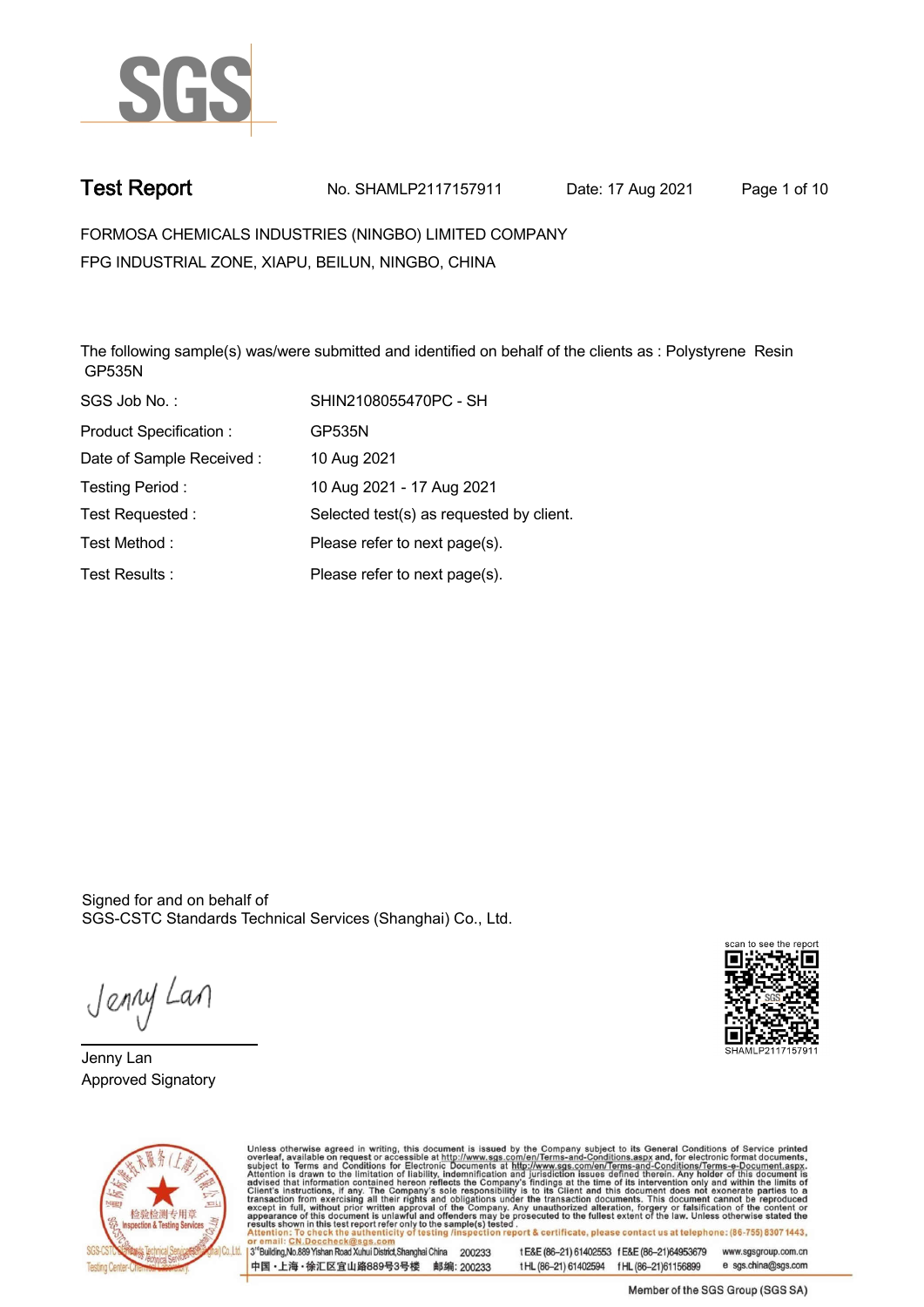

**Test Report. No. SHAMLP2117157911 Date: 17 Aug 2021. Page 2 of 10.**

**Test Results :.**

**Test Part Description : .**

| Specimen No.    | SGS Sample ID    | <b>Description</b> |
|-----------------|------------------|--------------------|
| SN <sub>1</sub> | SHA21-171579.001 | Transparent pellet |

**Remarks :.(1) 1 mg/kg = 0.0001% .**

**(2) MDL = Method Detection Limit .**

**(3) ND = Not Detected ( < MDL ) .**

**(4) "-" = Not Regulated .**

### **RoHS Directive (EU) 2015/863 amending Annex II to Directive 2011/65/EU.**

**Test Method :. With reference to IEC 62321-4:2013+AMD1:2017, IEC62321-5:2013, IEC62321-7-2:2017, IEC 62321-6:2015 and IEC62321-8:2017, analyzed by ICP-OES, UV-Vis and GC-MS. .**

| Test Item(s)                 | Limit | <b>Unit</b> | <b>MDL</b>     | 001       |
|------------------------------|-------|-------------|----------------|-----------|
| Cadmium (Cd)                 | 100   | mg/kg       | $\overline{2}$ | ND.       |
| Lead (Pb)                    | 1000  | mg/kg       | $\overline{2}$ | <b>ND</b> |
| Mercury (Hg)                 | 1000  | mg/kg       | 2              | ND.       |
| Hexavalent Chromium (Cr(VI)) | 1000  | mg/kg       | 8              | <b>ND</b> |
| Sum of PBBs                  | 1000  | mg/kg       | $\overline{a}$ | ND        |
| Monobromobiphenyl            |       | mg/kg       | 5              | ND.       |
| Dibromobiphenyl              | -     | mg/kg       | 5              | <b>ND</b> |
| Tribromobiphenyl             |       | mg/kg       | 5              | ND        |
| Tetrabromobiphenyl           | -     | mg/kg       | 5              | <b>ND</b> |
| Pentabromobiphenyl           |       | mg/kg       | 5              | ND.       |
| Hexabromobiphenyl            | -     | mg/kg       | 5              | <b>ND</b> |
| Heptabromobiphenyl           |       | mg/kg       | 5              | <b>ND</b> |
| Octabromobiphenyl            |       | mg/kg       | 5              | ND        |
| Nonabromobiphenyl            |       | mg/kg       | 5              | ND.       |
| Decabromobiphenyl            |       | mg/kg       | 5              | ND        |
| Sum of PBDEs                 | 1000  | mg/kg       | -              | <b>ND</b> |
| Monobromodiphenyl ether      |       | mg/kg       | 5              | ND        |
| Dibromodiphenyl ether        |       | mg/kg       | 5              | ND        |
| Tribromodiphenyl ether       | -     | mg/kg       | 5              | ND.       |
| Tetrabromodiphenyl ether     |       | mg/kg       | 5              | ND        |



Unless otherwise agreed in writing, this document is issued by the Company subject to its General Conditions of Service printed overleaf, available on request or accessible at http://www.sgs.com/en/Terms-and-Conditions.asp

3<sup>rd</sup> Building, No.889 Yishan Road Xuhui District, Shanghai China 200233 中国·上海·徐汇区宜山路889号3号楼 邮编: 200233 tE&E (86-21) 61402553 fE&E (86-21)64953679 www.sgsgroup.com.cn

t HL (86-21) 61402594 f HL (86-21) 61156899 e sgs.china@sgs.com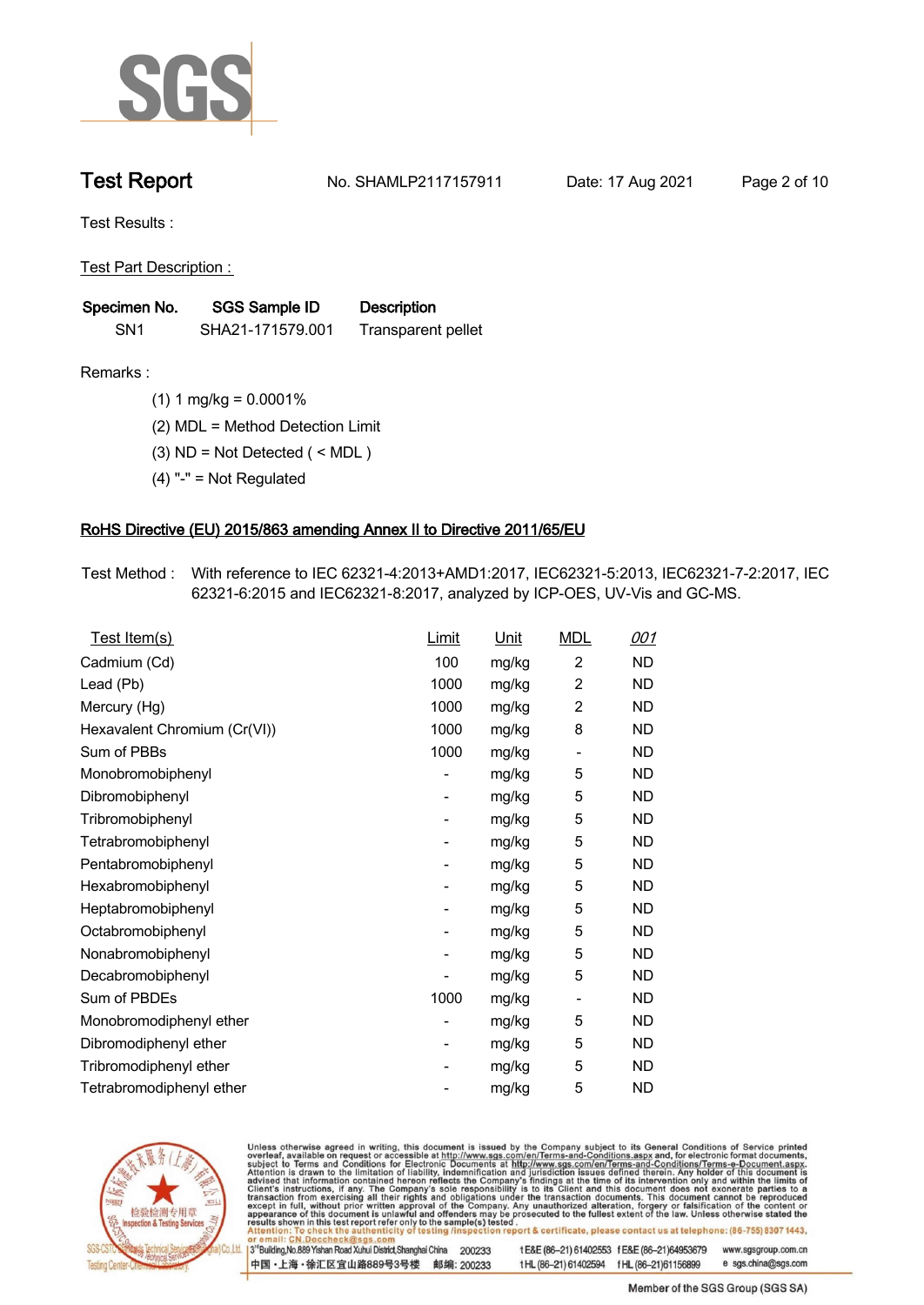

| <b>Test Report</b>       |              | No. SHAMLP2117157911 |     | Date: 17 Aug 2021 | Page 3 of 10 |  |
|--------------------------|--------------|----------------------|-----|-------------------|--------------|--|
| <u>Test Item(s)</u>      | <u>Limit</u> | Unit                 | MDL | <u>001</u>        |              |  |
| Dontabromodinhonyl othor |              | malka                |     |                   |              |  |

| Test Item(s)                      | Limit | <u>Unit</u> | <b>MDL</b> | <u>001</u> |  |
|-----------------------------------|-------|-------------|------------|------------|--|
| Pentabromodiphenyl ether          | ٠     | mg/kg       | 5          | ND.        |  |
| Hexabromodiphenyl ether           | ٠     | mg/kg       | 5          | ND.        |  |
| Heptabromodiphenyl ether          | -     | mg/kg       | 5          | ND.        |  |
| Octabromodiphenyl ether           | -     | mg/kg       | 5          | ND.        |  |
| Nonabromodiphenyl ether           | -     | mg/kg       | 5          | ND.        |  |
| Decabromodiphenyl ether           | ٠     | mg/kg       | 5          | ND.        |  |
| Di-butyl Phthalate (DBP)          | 1000  | mg/kg       | 50         | ND.        |  |
| Benzyl Butyl Phthalate (BBP)      | 1000  | mg/kg       | 50         | ND.        |  |
| Di-2-Ethyl Hexyl Phthalate (DEHP) | 1000  | mg/kg       | 50         | ND.        |  |
| Diisobutyl Phthalates (DIBP)      | 1000  | mg/kg       | 50         | ND         |  |

**Notes :.**

- **(1) The maximum permissible limit is quoted from RoHS Directive (EU) 2015/863. IEC 62321 series is equivalent to EN 62321 series https://www.cenelec.eu/dyn/www/f?p=104:30:1742232870351101::::FSP\_ORG\_ID,FSP\_LANG\_ID: 1258637,25**
- **(2) The restriction of DEHP, BBP, DBP and DIBP shall apply to medical devices, including in vitro medical devices, and monitoring and control instruments,including industrial monitoring and control instruments, from 22 July 2021. .**

### **Polycyclic aromatic hydrocarbons (PAHs).**

**Test Method :. With reference to AfPS GS 2019:01 PAK, analysis was performed by GC-MS. .**

| Unit  | <b>MDL</b> | 001       |
|-------|------------|-----------|
| mg/kg | 0.1        | <b>ND</b> |
| mg/kg | 0.1        | <b>ND</b> |
| mg/kg | 0.1        | <b>ND</b> |
| mg/kg | 0.1        | <b>ND</b> |
| mg/kg | 0.1        | <b>ND</b> |
| mg/kg | 0.1        | <b>ND</b> |
| mg/kg | 0.1        | <b>ND</b> |
| mg/kg | 0.1        | <b>ND</b> |
| mg/kg | 0.1        | ND.       |
| mg/kg | 0.1        | ND.       |
| mg/kg | 0.1        | <b>ND</b> |
| mg/kg | 0.1        | <b>ND</b> |
| mg/kg | 0.1        | <b>ND</b> |
| mg/kg | 0.1        | ND        |
|       |            |           |



Unless otherwise agreed in writing, this document is issued by the Company subject to its General Conditions of Service printed overleaf, available on request or accessible at http://www.sgs.com/en/Terms-and-Conditions.asp

3<sup>rd</sup> Building, No.889 Yishan Road Xuhui District, Shanghai China 200233 中国·上海·徐汇区宜山路889号3号楼 邮编: 200233 tE&E (86-21) 61402553 fE&E (86-21)64953679 www.sgsgroup.com.cn

t HL (86-21) 61402594 f HL (86-21) 61156899 e sgs.china@sgs.com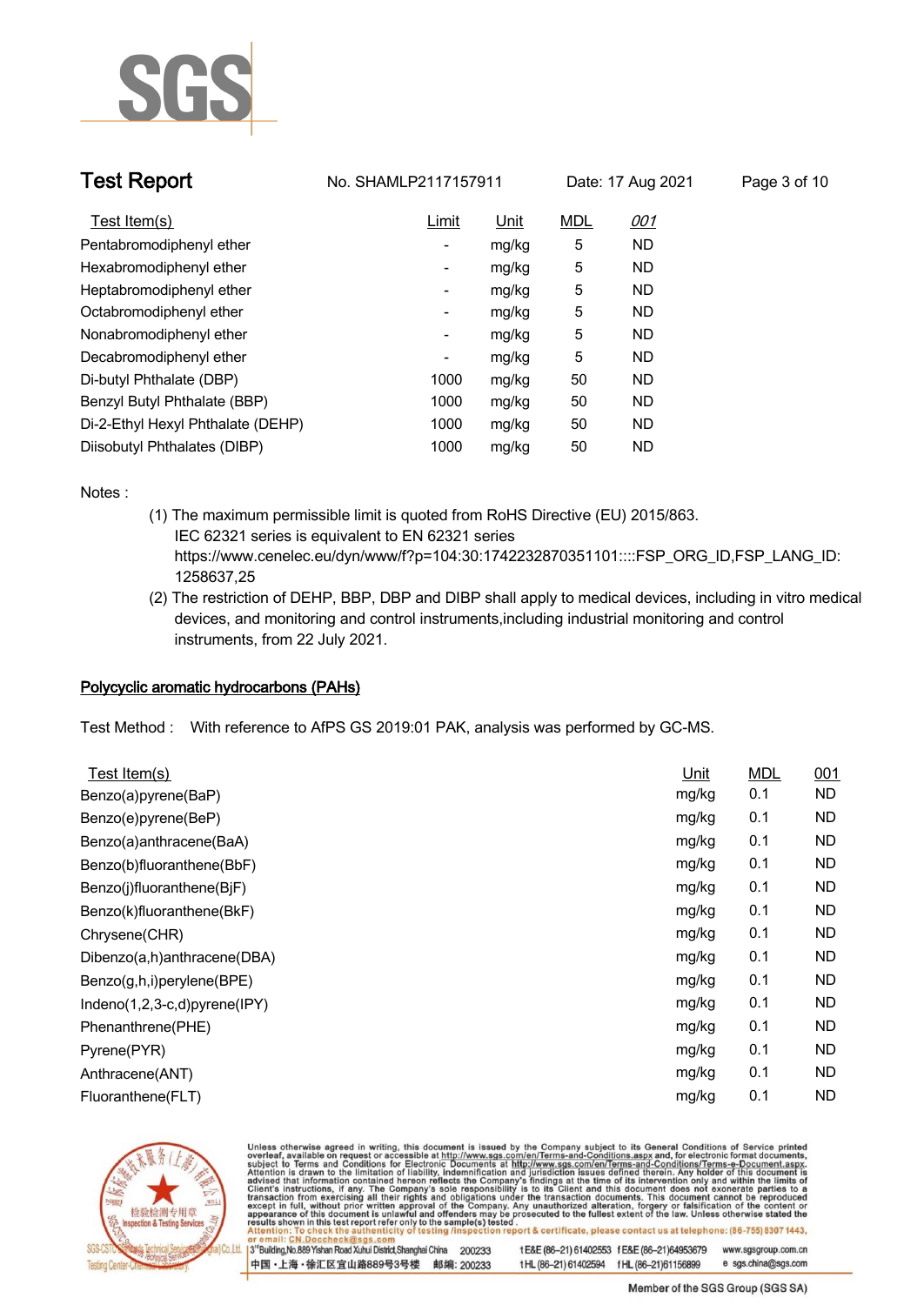

**Test Report. No. SHAMLP2117157911 Date: 17 Aug 2021. Page 4 of 10.**

| Test Item(s)<br>Sum of Phenanthrene(PHE), Pyrene(PYR), Anthracene(ANT), | <u>Unit</u><br>mg/kg | <u>MDL</u><br>$\overline{\phantom{a}}$ | 001<br>ND. |
|-------------------------------------------------------------------------|----------------------|----------------------------------------|------------|
| Fluoranthene(FLT)<br>Naphthalene(NAP)                                   | mg/kg                | 0.1                                    | ND.        |
| Sum of 15 PAHs                                                          | mg/kg                |                                        | ND         |

AfPS (German commission for Product Safety): PAHs requirements

|                                                                              | Category 1                                                                                                                                                                                                                                                                              | Category 2                                                                                                                                                                                          |                                     | Category 3                                                                                                                                                             |                                     |
|------------------------------------------------------------------------------|-----------------------------------------------------------------------------------------------------------------------------------------------------------------------------------------------------------------------------------------------------------------------------------------|-----------------------------------------------------------------------------------------------------------------------------------------------------------------------------------------------------|-------------------------------------|------------------------------------------------------------------------------------------------------------------------------------------------------------------------|-------------------------------------|
| Parameter<br>Unit: mg/kg                                                     | Materials intended to be<br>placed in the mouth, or<br>materials coming into<br>long-term contact with<br>skin (more than 30s)<br>during the intended use<br>-in toys according to<br>Directive 2009/48/EC<br>or<br>-for the use by<br>children <sup>a,b</sup> up to 3<br>years of age. | Materials not covered by<br>category 1, coming into long-<br>term contact (more than 30s)<br>or short-term repetitive<br>contact <sup>c</sup> with skin during the<br>intended or foreseeable used. |                                     | Materials covered neither by<br>category 1 nor by category 2.<br>coming into short-term<br>contact (up to 30s) with skin<br>during the intended or<br>foreseeable use. |                                     |
|                                                                              |                                                                                                                                                                                                                                                                                         | a.<br>use by<br>children                                                                                                                                                                            | b.<br>other<br>consumer<br>products | a.<br>use by<br>children                                                                                                                                               | b.<br>other<br>consumer<br>products |
| Benzo(a)pyrene (BaP)                                                         | ${}_{0.2}$                                                                                                                                                                                                                                                                              | ${}_{0.2}$                                                                                                                                                                                          | ${}< 0.5$                           | ${}< 0.5$                                                                                                                                                              | $\leq 1$                            |
| Benzo(e)pyrene (BeP)                                                         | ${}_{0.2}$                                                                                                                                                                                                                                                                              | ${}_{0.2}$                                                                                                                                                                                          | ${}< 0.5$                           | ${}< 0.5$                                                                                                                                                              | ≺ 1                                 |
| Benzo(a)anthracene (BaA)                                                     | ${}_{0.2}$                                                                                                                                                                                                                                                                              | ${}_{0.2}$                                                                                                                                                                                          | ${}_{0.5}$                          | ${}_{0.5}$                                                                                                                                                             | $\leq 1$                            |
| Benzo(b)fluoranthene (BbF)                                                   | ${}_{0.2}$                                                                                                                                                                                                                                                                              | ${}_{0.2}$                                                                                                                                                                                          | ${}< 0.5$                           | ${}< 0.5$                                                                                                                                                              | $\leq 1$                            |
| Benzo(j)fluoranthene (BjF)                                                   | ${}_{0.2}$                                                                                                                                                                                                                                                                              | ${}< 0.2$                                                                                                                                                                                           | ${}< 0.5$                           | ${}< 0.5$                                                                                                                                                              | $\leq 1$                            |
| Benzo(k)fluoranthene (BkF)                                                   | ${}_{0.2}$                                                                                                                                                                                                                                                                              | ${}_{0.2}$                                                                                                                                                                                          | ${}_{0.5}$                          | ${}_{0.5}$                                                                                                                                                             | $\leq 1$                            |
| Chrysene (CHR)                                                               | ${}< 0.2$                                                                                                                                                                                                                                                                               | ${}_{0.2}$                                                                                                                                                                                          | ${}< 0.5$                           | ${}< 0.5$                                                                                                                                                              | $\leq 1$                            |
| Dibenzo(a,h)anthracene<br>(DBA)                                              | ${}_{0.2}$                                                                                                                                                                                                                                                                              | ${}< 0.2$                                                                                                                                                                                           | ${}< 0.5$                           | ${}< 0.5$                                                                                                                                                              | $\leq 1$                            |
| Benzo(g,h,i)perylene (BPE)                                                   | ${}_{0.2}$                                                                                                                                                                                                                                                                              | ${}< 0.2$                                                                                                                                                                                           | ${}< 0.5$                           | ${}< 0.5$                                                                                                                                                              | $\leq 1$                            |
| Indeno(1,2,3-cd)pyrene (IPY)                                                 | ${}_{0.2}$                                                                                                                                                                                                                                                                              | ${}_{0.2}$                                                                                                                                                                                          | ${}< 0.5$                           | ${}< 0.5$                                                                                                                                                              | $\leq 1$                            |
| Phenanthrene (PHE), pyrene<br>(PYR), anthracene (ANT),<br>fluoranthene (FLT) | $< 1$ Sum                                                                                                                                                                                                                                                                               | $< 5$ Sum                                                                                                                                                                                           | $< 10$ Sum                          | $< 20$ Sum                                                                                                                                                             | $< 50$ Sum                          |
| Naphthalene (NAP)                                                            | < 1                                                                                                                                                                                                                                                                                     | $\lt 2$                                                                                                                                                                                             |                                     | < 10                                                                                                                                                                   |                                     |
| Sum of 15 PAHs                                                               | < 1                                                                                                                                                                                                                                                                                     | < 5                                                                                                                                                                                                 | < 10                                | < 20                                                                                                                                                                   | < 50                                |

Note:

<sup>a</sup> A "Child" is legally defined as a person before reaching the age of 14 years.

b Use by children includes both active and passive contact by children.

c Definition "short-term repetitive contact" taken from REACH Annex XVII entry 50 amendment (Regulation (EC) No. 1272/2013)

d According to the definition of the German Product Safety Act (ProdSG) (chapter 1 Article 2 No. 28) "foreseeable use" shall mean the use of a product in a manner that the person placing it on the market, has not intended, but which could be reasonably foreseeable.

Remark: The German committee on Product Safety (AfPS) published a new PAHs document (AfPS GS 2019:01 PAK) on April 10, 2020, which will be binding for the issue of GS mark certificate from July 1, 2020.



Unless otherwise agreed in writing, this document is issued by the Company subject to its General Conditions of Service printed overleaf, available on request or accessible at http://www.sgs.com/en/Terms-and-Conditions.asp

3<sup>rd</sup> Building, No.889 Yishan Road Xuhui District, Shanghai China 200233 中国·上海·徐汇区宜山路889号3号楼 邮编: 200233 tE&E (86-21) 61402553 fE&E (86-21)64953679 www.sgsgroup.com.cn

t HL (86-21) 61402594 f HL (86-21) 61156899 e sgs.china@sgs.com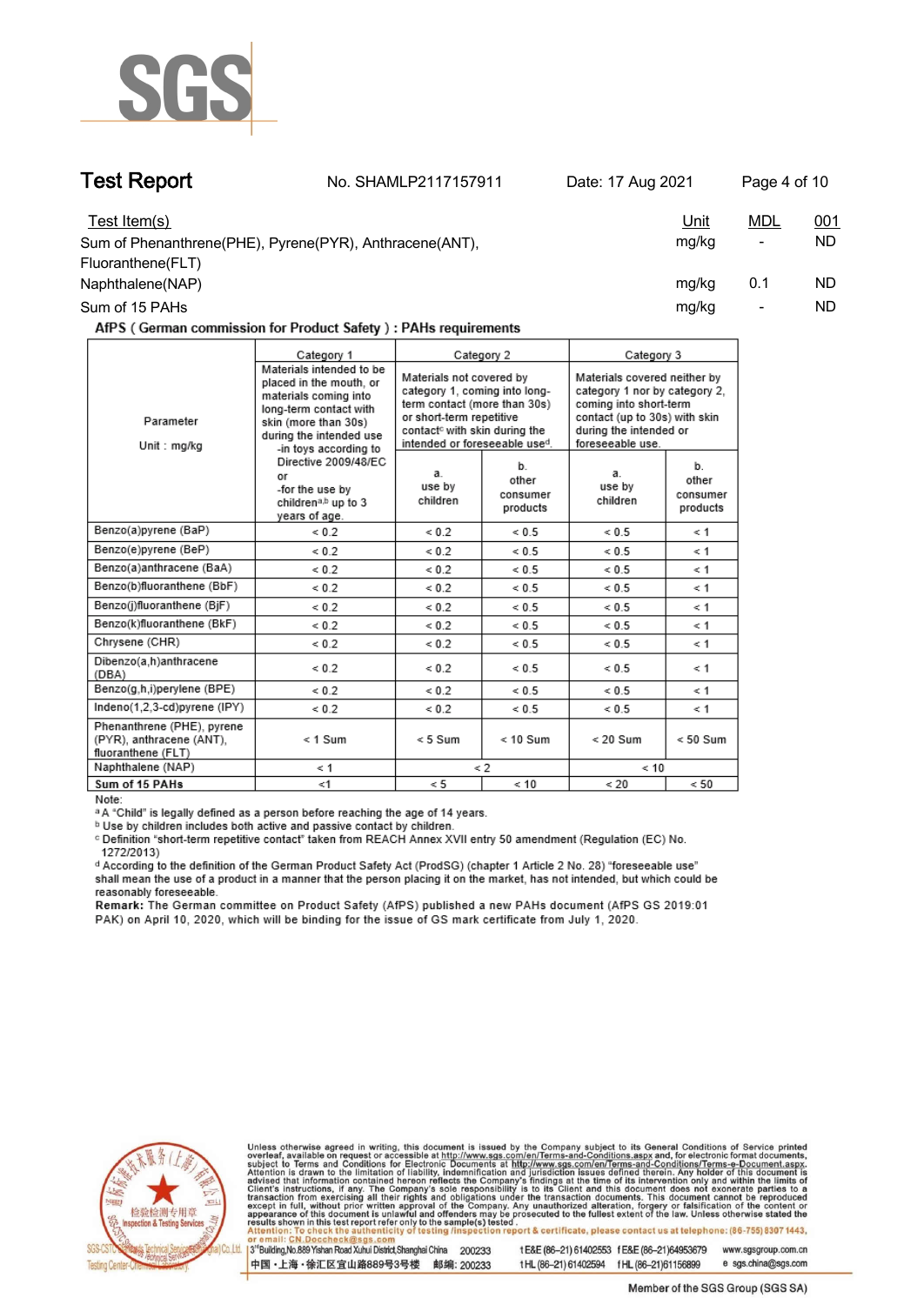

**Test Report. No. SHAMLP2117157911 Date: 17 Aug 2021. Page 5 of 10.**

## **ATTACHMENTS**

## **Elements (IEC62321) Testing Flow Chart**

1) These samples were dissolved totally by pre-conditioning method according to below flow chart.





Unless otherwise agreed in writing, this document is issued by the Company subject to its General Conditions of Service printed overleaf, available on request or accessible at http://www.sgs.com/en/Terms-and-Conditions.asp

13<sup>rd</sup> Building, No.889 Yishan Road Xuhui District, Shanghai China 200233 中国·上海·徐汇区宜山路889号3号楼 邮编: 200233 tE&E (86-21) 61402553 fE&E (86-21)64953679 www.sgsgroup.com.cn e sgs.china@sgs.com t HL (86-21) 61402594 f HL (86-21) 61156899

Member of the SGS Group (SGS SA)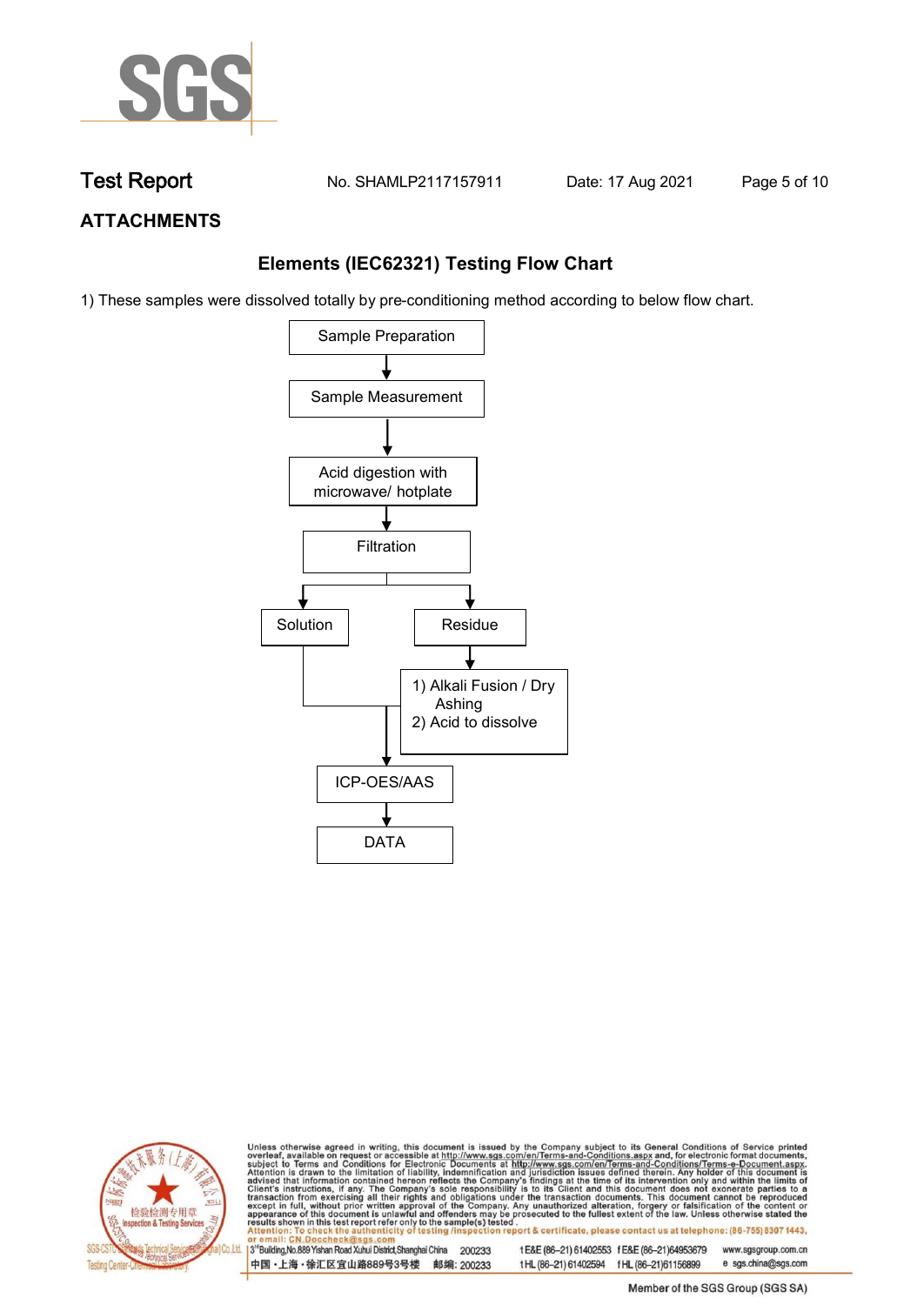

**Test Report. No. SHAMLP2117157911 Date: 17 Aug 2021. Page 6 of 10.**

## **ATTACHMENTS**

### **Hexavalent Chromium (Cr(VI)) Testing Flow Chart**





Unless otherwise agreed in writing, this document is issued by the Company subject to its General Conditions of Service printed overleaf, available on request or accessible at http://www.sgs.com/en/Terms-and-Conditions.asp

3<sup>rd</sup> Building, No.889 Yishan Road Xuhui District, Shanghai China 200233 中国·上海·徐汇区宜山路889号3号楼 邮编: 200233 tE&E (86-21) 61402553 fE&E (86-21)64953679 www.sgsgroup.com.cn

t HL (86-21) 61402594 f HL (86-21)61156899 e sgs.china@sgs.com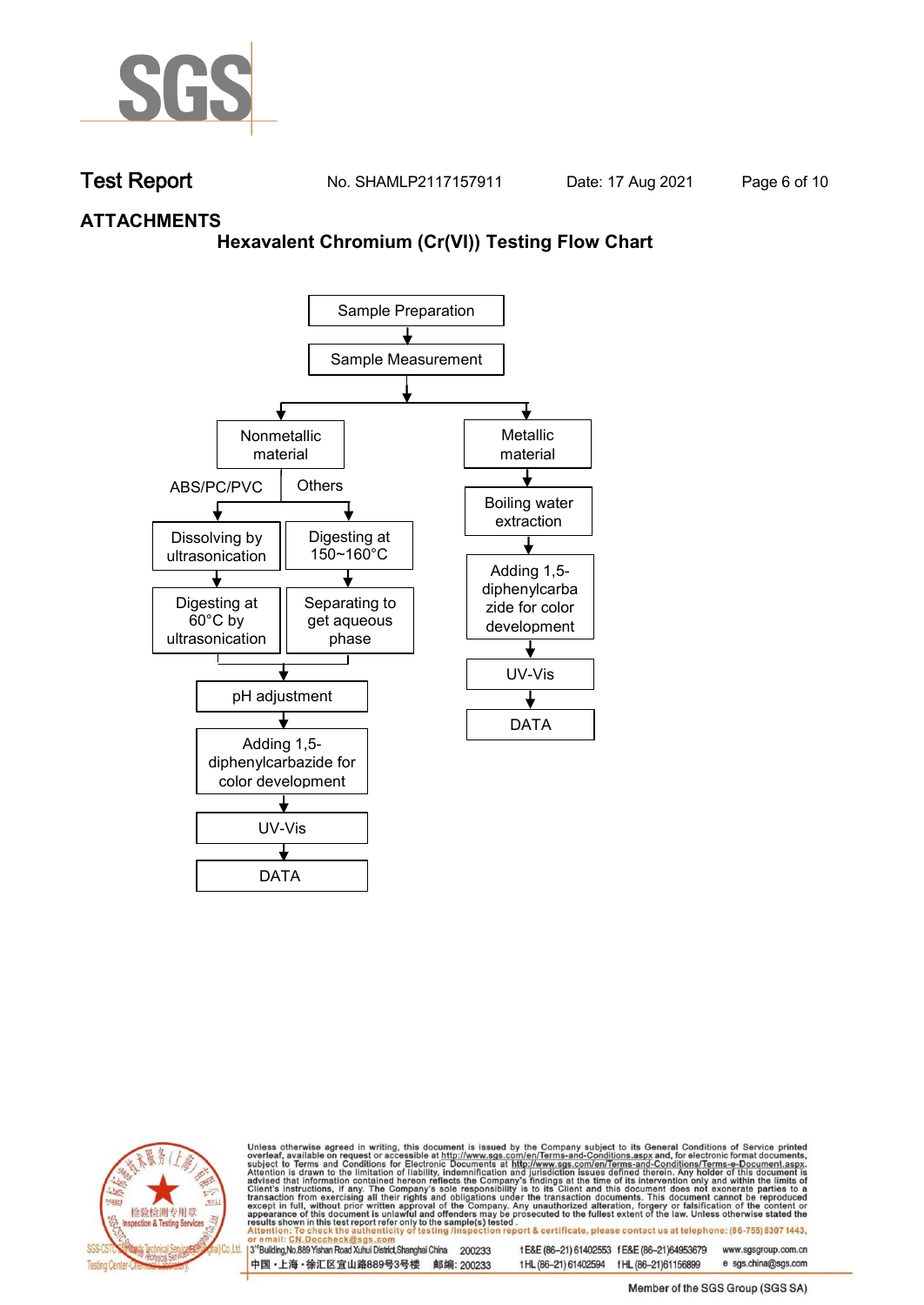

**Test Report. No. SHAMLP2117157911 Date: 17 Aug 2021. Page 7 of 10.**

**ATTACHMENTS**

## **PBBs/PBDEs Testing Flow Chart**





Unless otherwise agreed in writing, this document is issued by the Company subject to its General Conditions of Service printed overleaf, available on request or accessible at http://www.sgs.com/en/Terms-and-Conditions.asp

3<sup>'</sup>Building, No.889 Yishan Road Xuhui District, Shanghai China 200233 中国·上海·徐汇区宜山路889号3号楼 邮编: 200233

tE&E (86-21) 61402553 fE&E (86-21)64953679 www.sgsgroup.com.cn

e sgs.china@sgs.com t HL (86-21) 61402594 f HL (86-21) 61156899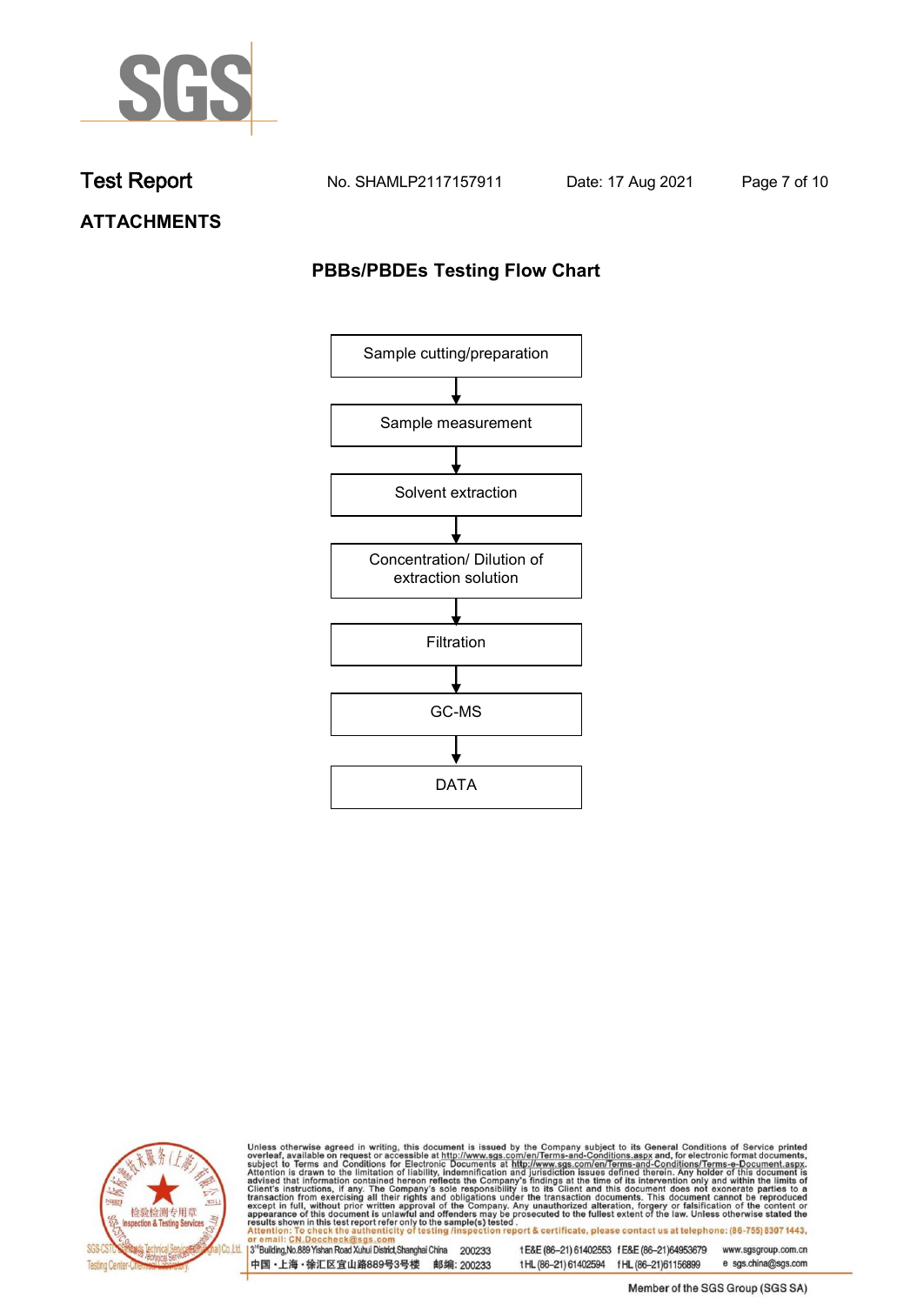

**Test Report. No. SHAMLP2117157911 Date: 17 Aug 2021. Page 8 of 10.**

## **ATTACHMENTS**

## **Phthalates Testing Flow Chart**





Unless otherwise agreed in writing, this document is issued by the Company subject to its General Conditions of Service printed overleaf, available on request or accessible at http://www.sgs.com/en/Terms-and-Conditions.asp

3<sup>'</sup>Building, No.889 Yishan Road Xuhui District, Shanghai China 200233 中国·上海·徐汇区宜山路889号3号楼 邮编: 200233

tE&E (86-21) 61402553 fE&E (86-21)64953679 www.sgsgroup.com.cn

e sgs.china@sgs.com t HL (86-21) 61402594 f HL (86-21) 61156899 Member of the SGS Group (SGS SA)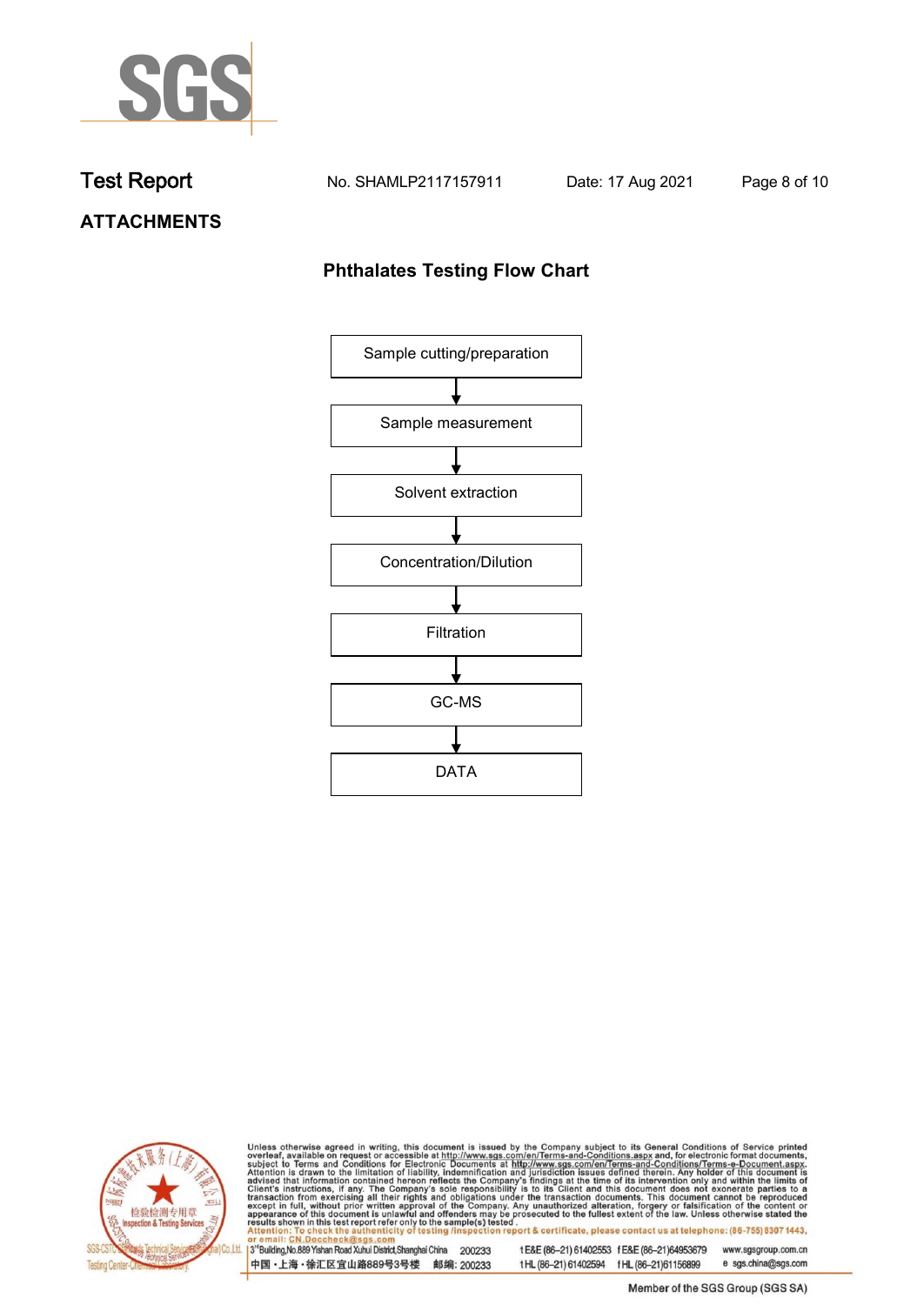

**Test Report. No. SHAMLP2117157911 Date: 17 Aug 2021. Page 9 of 10.**

# **ATTACHMENTS**

## **PAHs Testing Flow Chart**





Unless otherwise agreed in writing, this document is issued by the Company subject to its General Conditions of Service printed overleaf, available on request or accessible at http://www.sgs.com/en/Terms-and-Conditions.asp

3<sup>'</sup>Building, No.889 Yishan Road Xuhui District, Shanghai China 200233 中国·上海·徐汇区宜山路889号3号楼 邮编: 200233

tE&E (86-21) 61402553 fE&E (86-21)64953679 www.sgsgroup.com.cn

e sgs.china@sgs.com t HL (86-21) 61402594 f HL (86-21) 61156899